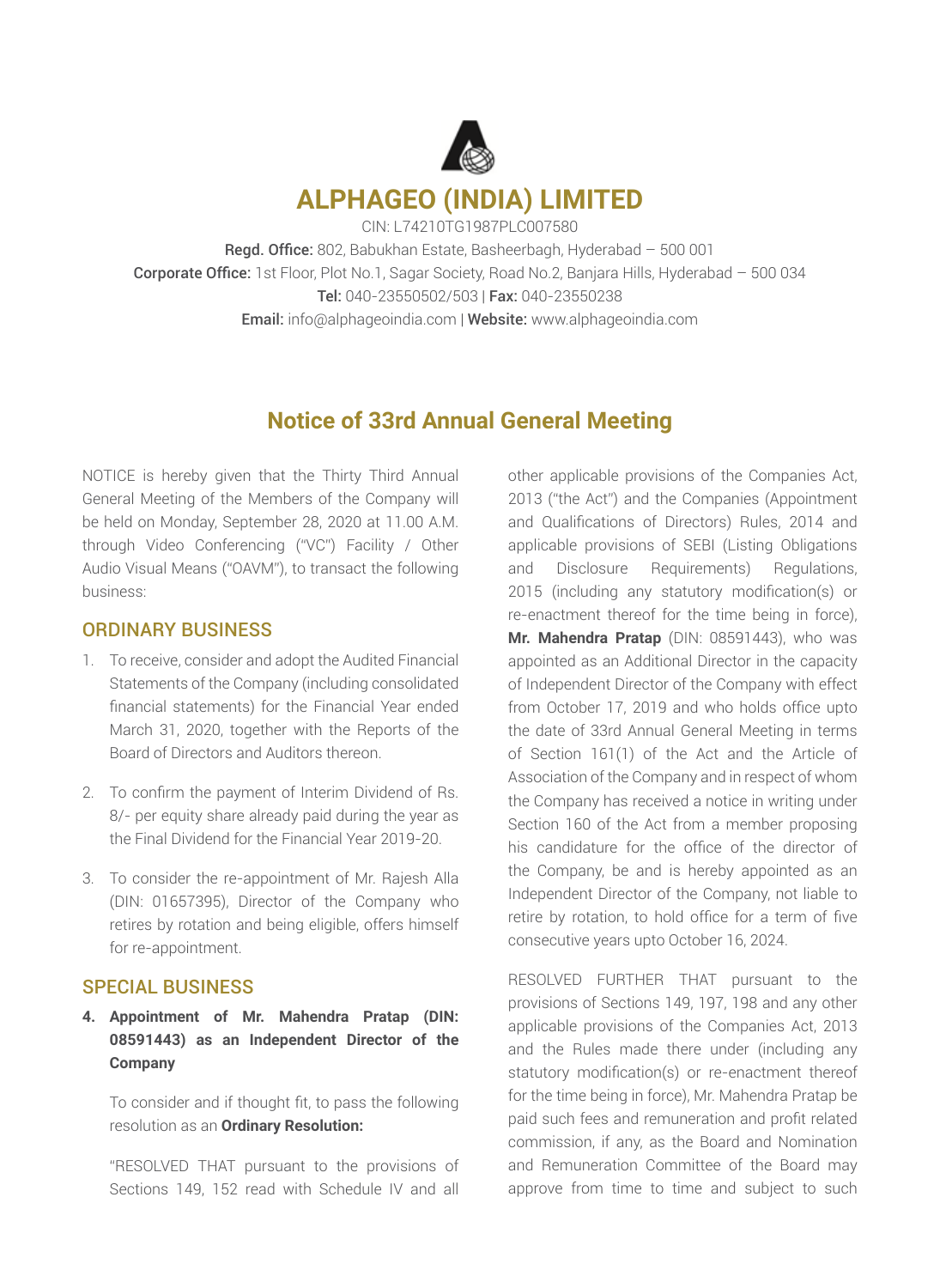limits, prescribed or as may be prescribed from time to time."

# **5. Appointment of Mr. Vinay Kumar Verma (DIN: 07603237) as an Independent Director of the Company**

To consider and if thought fit, to pass the following resolution as an **Ordinary Resolution:**

"RESOLVED THAT pursuant to the provisions of Sections 149, 152 read with Schedule IV and all other applicable provisions of the Companies Act, 2013 ("the Act") and the Companies (Appointment and Qualifications of Directors) Rules, 2014 and applicable provisions of SEBI (Listing Obligations and Disclosure Requirements) Regulations, 2015 (including any statutory modification(s) or re-enactment thereof for the time being in force), **Mr. Vinay Kumar Verma** (DIN: 07603237), who was appointed as an Additional Director in the capacity of Independent Director of the Company with effect from February 7, 2020 and who holds office upto the date of 33rd Annual General Meeting in terms of Section 161(1) of the Act and the Article of Association of the Company and in respect of whom

## NOTES:

- 1. The Explanatory Statement pursuant to Section 102(1) of the Companies Act, 2013 ("the Act") setting out material facts in respect of special businesses to be transacted at the Meeting is annexed hereto.
- 2. In view of the outbreak of the COVID-19 pandemic, social distancing norm to be followed and the continuing restriction on movement of persons at several places in the country and pursuant to General Circular Nos. 14/2020 dated 8th April, 2020, 17/2020 dated 13th April, 2020 and 20/2020 dated 5th May 2020, issued by the Ministry of Corporate Affairs ("MCA Circulars") and Circular No. SEBI/ HO/CFD/CMD1/CIR/P/2020/79 dated 12th May 2020 issued by the Securities and Exchange Board of India ("SEBI Circular") and in compliance with the provisions of the Act and the SEBI (Listing Obligations and Disclosure Requirements) Regulations, 2015 ("Listing Regulations"), the 33rd

the Company has received a notice in writing under Section 160 of the Act from a member proposing his candidature for the office of the director of the Company, be and is hereby appointed as an Independent Director of the Company, not liable to retire by rotation, to hold office for a term of five consecutive years upto February 6, 2025.

RESOLVED FURTHER THAT pursuant to the provisions of Sections 149, 197, 198 and any other applicable provisions of the Companies Act, 2013 and the Rules made there under (including any statutory modification(s) or re-enactment thereof for the time being in force), Mr. Vinay Kumar Verma be paid such fees and remuneration and profit related commission, if any, as the Board and Nomination and Remuneration Committee of the Board may approve from time to time and subject to such limits, prescribed or as may be prescribed from time to time."

By Order of the Board

Hyderabad **Deepa Dutta**

August 7, 2020 Company Secretary

Annual General Meeting (AGM) of the Company is being conducted through VC/OAVM Facility, without the physical presence of the members at a common venue.

- 3. The Meeting shall be deemed to be conducted at the corporate office of the Company at Plot No. 1, Sagar Society, Road No. 2, Banjara Hills, Hyderabad – 500034.
- 4. Pursuant to the MCA Circulars and SEBI Circular and in view of the prevailing situation, the Notice of 33rd AGM and the Annual Report for the financial year 2019-20 are being sent only by email to the members.
- 5. The Notice of AGM and Annual Report have been uploaded on the website of the Company at www. alphageoindia.com and can also be accessed on the website of BSE Limited at www.bseindia.com and on the website of NSE Limited at www.nseindia.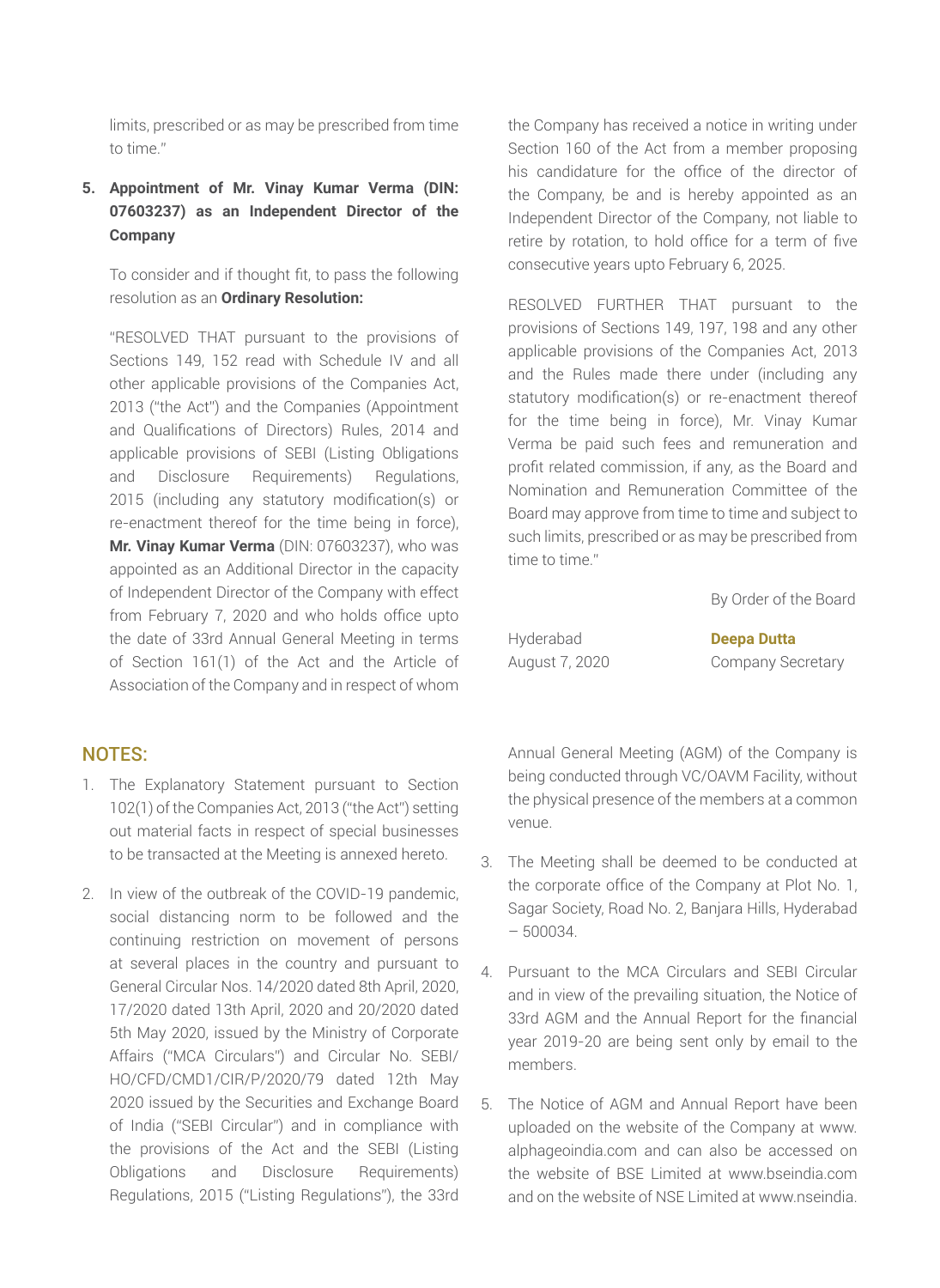com. Pursuant to the abovementioned Circulars, the Company has not printed the Annual Reports and hence no hard copies of the Annual Report will be provided.

- 6. The Members whose email addresses is not registered with the Company or with their respective Depository Participant can get their email address registered by following the procedure given below:
	- (a) Members holding shares in physical form may register their email address by sending email to the Company's Registrar and Transfer Agent at einward.ris@kfintech.com along with a signed copy of request letter mentioning their folio number, email address to be registered and scanned self attested copy of PAN, with a request of receiving all communication including annual reports, notices, circulars, etc. in electronic mode.
	- (b) Members holding shares in demat form may register/update your email address through your respective Depository Participants.
- 7. M/s. KFin Technologies Private Limited (KFin), the Company's Registrar and Transfer Agent, will be providing facility for participation in the 33rd AGM through VC/OAVM Facility, for voting through remote E-voting and E-voting during the AGM.
- 8. Since the physical attendance of Members has been dispensed with, there is no requirement of appointment of proxies. Accordingly, the facility of appointment of proxies by Members under Section 105 of the Act will not be available for the 33rd AGM.
- 9. Corporate/ Institutional Members (i.e. other than Individuals, HUF, NRI etc.,) are required to send certified true copy (PDF Format) of its Board Resolution / Authorisation Letter etc., authorising its representative to attend the meeting on its behalf and to vote either through remote e-voting or e-voting during the AGM. The said resolution/ letter should be sent electronically through their registered email address to the Scrutinizer at Email Id: dhr300@gmail.com.
- 10. Since the AGM will be held through VC/OAVM

Facility, the Route Map is not annexed in this Notice.

11. The Company has notified that Register of Members shall remain closed from 19th September, 2020 to 27th September, 2020 (both days inclusive).

## **12. Instructions for Members for attending the e-AGM through Video Conference (VC):**

- (a) Members will be provided with a facility to attend the e-AGM through video conferencing platform provided by M/s. KFin Technologies Private Limited.
- (b) Members may access the same at **https:// emeetings.kfintech.com** and click on the "video conference" and login by using the remote e-voting login credentials. The link for e-AGM will be available in shareholder/members login where the EVENT and the name of the company can be selected.
- (c) Members who do not have User ID and Password for e-Voting or have forgotten the User ID and Password may retrieve the same by following the procedure given in the remote e-Voting instructions.
- (d) **AGM Questions prior to e-AGM:** Members who would like to express their views or ask questions during the AGM may login to **https:// emeetings.kfintech.com/** and click on "Post your Questions". The Members may post their queries/views/questions by mentioning their name, demat account number/folio number, email id, mobile number. Please note that queries/questions of only those members will be answered who are holding shares of the Company as on the cut-off date. The window for posting the questions shall be opened from 24th September, 2020 (9.00 A.M.) to 25th September, 2020 (5.00 P.M.).
- (e) **Speaker Registration during e-AGM session:**  Members who wish to register as speakers, may login to **https://emeetings.kfintech.com/** and click on "Speaker Registration". The Speaker Registration will be open from 24th September, 2020 (9.00 A.M.) to 25th September, 2020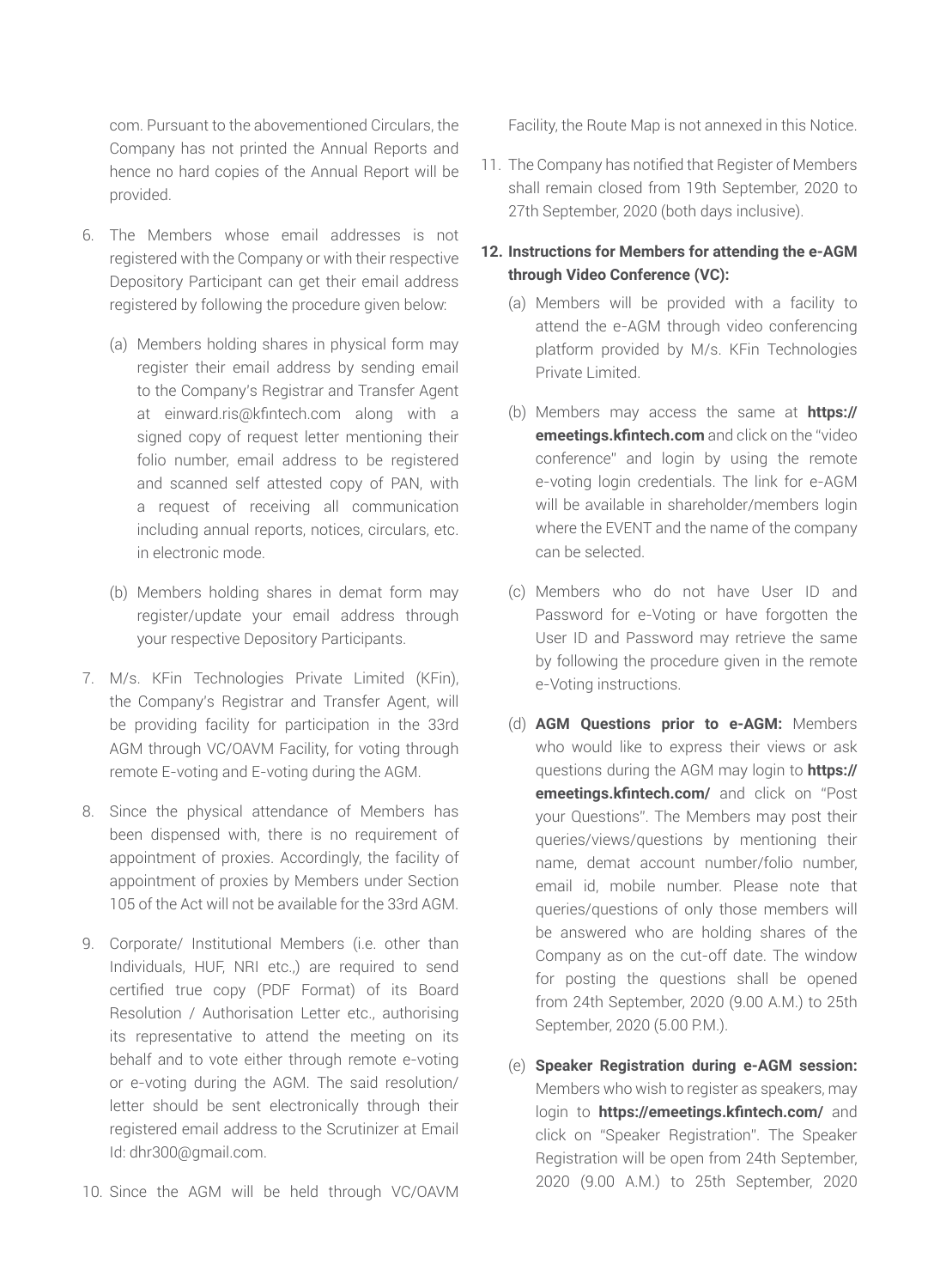(5.00 P.M.). The Company reserves the right to restrict the speaker registration during the e-AGM session, depending upon availability of the time as appropriated for smooth conduct of the meeting and hence, encourages the members to send their questions/queries, etc. in advance as provided in note no. 12(d) above.

- (f) Members will be allowed to attend the AGM through VC on first come, first serve basis.
- (g) Facility to join the e-AGM will be opened 15 minutes before the scheduled time of the meeting and will be kept open throughout the proceedings of the meeting.
- (h) In case of Joint holders attending the meeting, only such joint holder who is higher in the order of names will be entitled to vote at the e-AGM.
- (i) The attendance of the Members (members logins) attending the e-AGM will be counted for the purpose of reckoning the quorum under Section 103 of the Companies Act, 2013.

#### **13. Remote e-Voting and e-Voting at the e-AGM:**

(a) Pursuant to Section 108 of the Companies Act, 2013, Rule 20 of the Companies (Management and Administration) Rules, 2014, including any statutory modification(s) or re-enactment thereof for the time being in force and Regulation 44 of SEBI (Listing Obligations and Disclosure Requirements) Regulations, 2015, the Company is pleased to provide its members, the facility to exercise their right to vote on resolutions proposed to be passed at 33rd AGM by electronic means. Members may cast their votes remotely, using an electronic voting system on the dates mentioned herein below ('remote e-voting').

Further, the facility for voting through electronic voting system will also be made available at the e-AGM ("Insta Poll") and members attending the e-AGM who have not cast their vote(s) by remote e-voting will be able to vote at the Meeting through Insta Poll.

### **Event Number and Timelines for Remote e-Voting**

| E-voting<br><b>Event</b><br><b>Number</b><br>(EVEN) | <b>Commence-</b><br>ment of<br>remote<br>e-voting | End of<br>remote<br>e-voting              |
|-----------------------------------------------------|---------------------------------------------------|-------------------------------------------|
| 5572                                                | 24th<br>September,<br>2020<br>(11.00 A.M.)        | 27th<br>September,<br>2020<br>(5.00 P.M.) |

- (b) The remote e-voting will not be allowed beyond the aforesaid date and time and the remote e-voting module shall be forthwith disabled by KFin upon expiry of the aforesaid period.
- (c) Shareholders of the Company holding shares either in physical form or in dematerialised form, as on the cut-off date, i.e., 18th September, 2020 only shall be entitled to avail the facility of remote e-voting or for participation at the e-AGM and voting through Insta Poll. The voting rights of the shareholders shall be one vote per equity share registered in the name of the shareholder / beneficial owner as on the cut-off date.
- (d) Any person who becomes a member of the Company after the sending of the Notice of the AGM and holds shares as on the cut-off date may obtain PIN and Password by contacting KFin Technologies Private Limited.
- (e) The Members who have cast their vote(s) by remote e-voting shall not be entitled to cast their vote(s) again at the e-AGM. Once the vote on a resolution is cast by a member, whether partially or otherwise, the member shall not be allowed to change it subsequently or cast the vote again.
- (f) Resolutions shall be deemed to the passed on the date of e-AGM subject to receipt of requisite number of votes in favour of Resolutions.
- (g) The Board of Directors of the Company in its meeting held on 7th August, 2020 has appointed M/s. D. Hanumanta Raju & Co., Practising Company Secretaries, Hyderabad as Scrutinizer for conducting the process of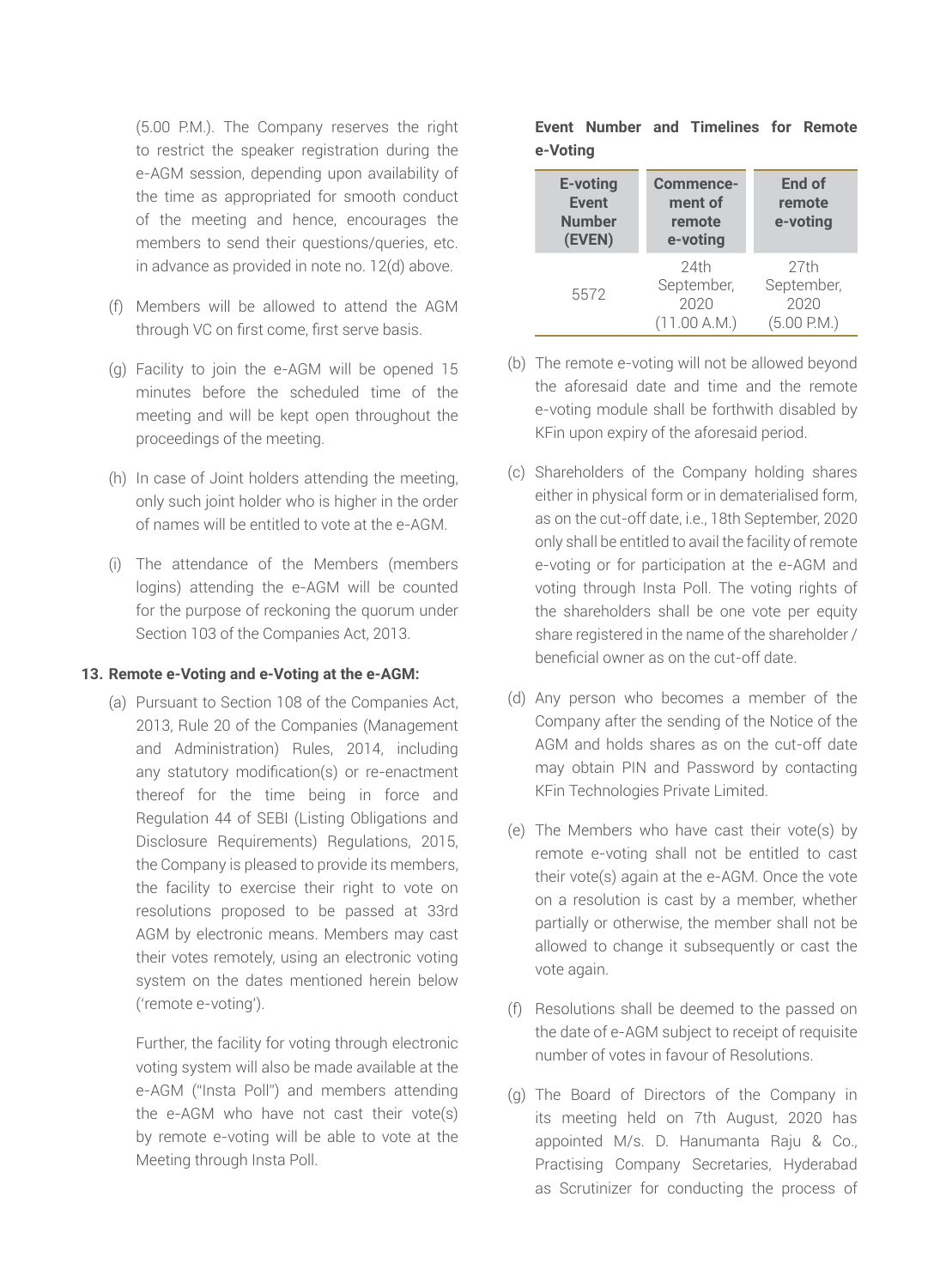remote e-voting and e-voting during AGM in a fair and transparent manner.

(h) The Scrutinizer shall, after the conclusion of e-voting at the Meeting, scrutinize the votes cast at the Meeting (Insta Poll) and votes cast through remote e-voting, make a Consolidated Scrutinizer's Report and submit the same to the Chairman, not later than 48 hours of the conclusion of the meeting. The results of e-voting along with the scrutinizers' report shall be placed on the website of the Company www.alphageoindia.com and on website of KFin at https://evoting.karvy.com and shall be intimated to the stock exchanges immediately after declaration of results by the Chairman or by a person authorised by him.

#### **Instructions for Members for Remote e-Voting:**

- (a) Launch internet browser by typing the URL: https://evoting.karvy.com.
- (b) Enter the login credentials (i.e. User ID and password/ PIN) mentioned in your email. However, if you are already registered with KFin for e-voting, you can use your existing User ID and Password/PIN for casting your vote.
- (c) After entering these details appropriately, click on "LOGIN". You will now reach password change Menu wherein you are required to mandatorily change your password. The new password shall comprise of minimum 8 characters with at least one upper case (A- Z), one lower case (a-z), one numeric value (0-9) and a special character (@,#,\$, etc.). The system will prompt you to change your password and update your contact details like mobile number, email ID etc. on first login. It is strongly recommended that you do not share your password with any other person and that you take utmost care to keep your password confidential.
- (d) You need to login again with the new credentials.
- (e) On successful login, the system will prompt you to select the E- Voting "EVEN" i.e., Alphageo (India) Limited.
- (f) On the voting page, enter the number of shares (which represents the number of votes) as on the cut-off date under "FOR / AGAINST" or alternatively, you may partially enter any number in "FOR" and partially "AGAINST" but the total number in "FOR / AGAINST" taken together not exceeding your total shareholding as mentioned herein above. You may also choose the option ABSTAIN. If the shareholder does not indicate either "FOR" or "AGAINST" it will be treated as "ABSTAIN" and the shares held will not be counted under either head.
- (g) Members holding multiple folios/demat accounts shall choose the voting process separately for each folio/demat accounts.
- (h) Voting has to be done for each item of the notice separately. In case you do not desire to cast your vote on any specific item it will be treated as abstained.
- (i) You may then cast your vote by selecting an appropriate option and click on "Submit". A confirmation box will be displayed. Click "OK" to confirm else "CANCEL" to modify. Once you have voted on the resolution, you will not be allowed to modify your vote. During the voting period, Members can login any number of times till they have voted on all the Resolution(s).
- (j) Corporate/ Institutional Members (i.e. other than Individuals, HUF, NRI etc.,) are also required to send scanned certified true copy (PDF Format) of the Board Resolution / Authority Letter etc., together with attested specimen signature(s) of the duly authorised representative(s), to the Scrutinizer at Email Id: dhr300@gmail.com and may also upload the same in the e-voting module of their login. The scanned image of the above mentioned documents should be in the naming format "Alphageo (India) Limited 33rd Annual General Meeting".
- (k) Members can cast their vote online from 24th September, 2020 (11.00 A.M.) till 27th September, 2020 (5.00 P.M.). Voting beyond the said date shall not be allowed and the remote e-voting facility shall be blocked.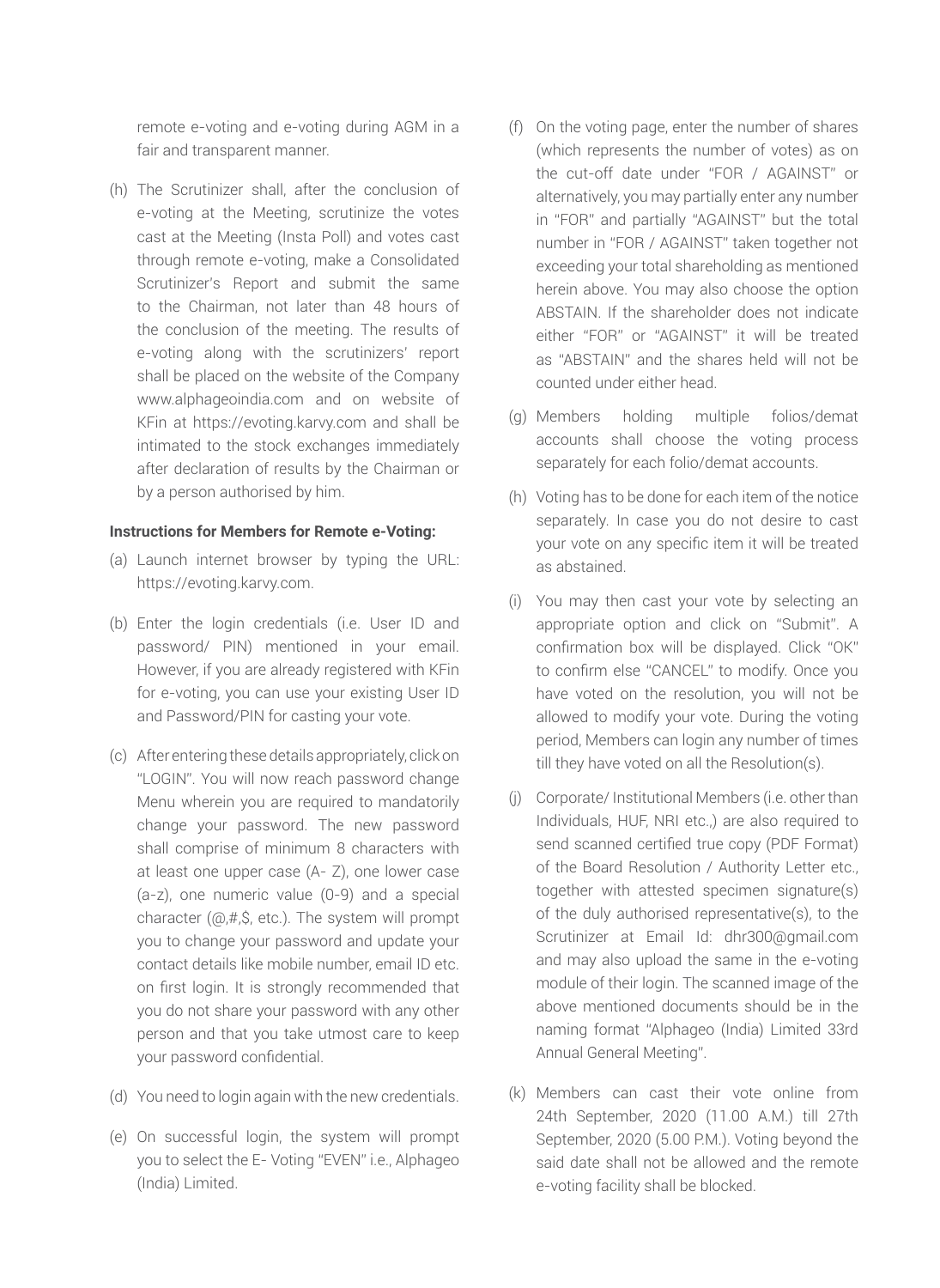(l) In case of any queries/grievances, you may refer the Frequently Asked Questions (FAQs) for Members and e-voting User Manual available at the 'download' section of https://evoting.karvy. com or call KFin on 1800 345 4001 (toll free).

## **Instructions for Members for e-Voting during the e-AGM session:**

- (a) During the e-AGM proceedings, upon instructions of the Chairman, the e-Voting 'Thumb sign' on the left hand corner of the video screen shall be activated. Shareholders shall click on the same to take them to the 'Insta Poll' page.
- (b) Members to click on the "Insta Poll" icon to reach the resolution page and follow the instructions to vote on the Resolutions.
- (c) Only those shareholders, who are present in the e-AGM and have not cast their vote on the Resolutions through remote e-Voting and are otherwise not barred from doing so, shall be eligible to vote through e-Voting system available during the e-AGM.

#### **Other Information:**

14. The Securities and Exchange Board of India has mandated the submission of Permanent Account Number (PAN) by every participant in securities market. Members holding shares in electronic form are, therefore, requested to submit their PAN to their Depository Participants with whom they are maintaining their DEMAT accounts. Members holding shares in physical form can submit their PAN to the Registrar & Share Transfer Agent.

- 15. The Securities and Exchange Board of India (SEBI) has mandated the transfer of securities to be carried out in dematerialized form only w.e.f. 1st April, 2019. Members holding shares in physical form are, therefore, requested to submit with the Company's Registrar and Share Transfer Agent, an application along with the necessary documents to get their shares dematerialized through their Depository Participants.
- 16. Members holding shares in electronic form are advised to keep the bank details updated with the respective Depositories, viz. NSDL and CDSL. Member holding shares in certificate form are requested to update bank details with the Company's Registrar and Transfer Agent.
- 17. Members desiring to seek any information on the financial statements are requested to write to the Company at an early date to enable compilation of information.
- 18. Unclaimed dividend for the years 2013-14, 2014-15, 2015-16, 2016-17, 2017-18, 2018-19 and 2019-20 are held in separate bank accounts.

Members whose dividends remain unclaimed are requested to write to the Company or its Registrar and Transfer Agent and claim their dividends. Members are requested to note that dividends not encashed or claimed within the due date mentioned below, will be transferred to the Investor Education and Protection Fund ("IEPF") of the Government of India as per the provisions of Section 124(5) of the Companies Act, 2013. In view of this, members are advised to send their requests to the Company or its Registrar for revalidation of the warrants and encash them before the due dates as listed below:

| <b>Dividend and Year</b> | <b>Date of Declaration</b> | Due Date for claiming the Dividend |
|--------------------------|----------------------------|------------------------------------|
| Final Dividend 2013-14   | 26.09.2014                 | 31102021                           |
| Final Dividend 2014-15   | 28.09.2015                 | 02 11 2022                         |
| Final Dividend 2015-16   | 29.09.2016                 | 03 11 2023                         |
| Final Dividend 2016-17   | 29.09.2017                 | 03 11 2024                         |
| Final Dividend 2017-18   | 14 N9 2018                 | 19 10 2025                         |
| Final Dividend 2018-19   | 30.09.2019                 | 04 11 2026                         |
| Interim Dividend 2019-20 | 06 03 2020                 | 11 04 2027                         |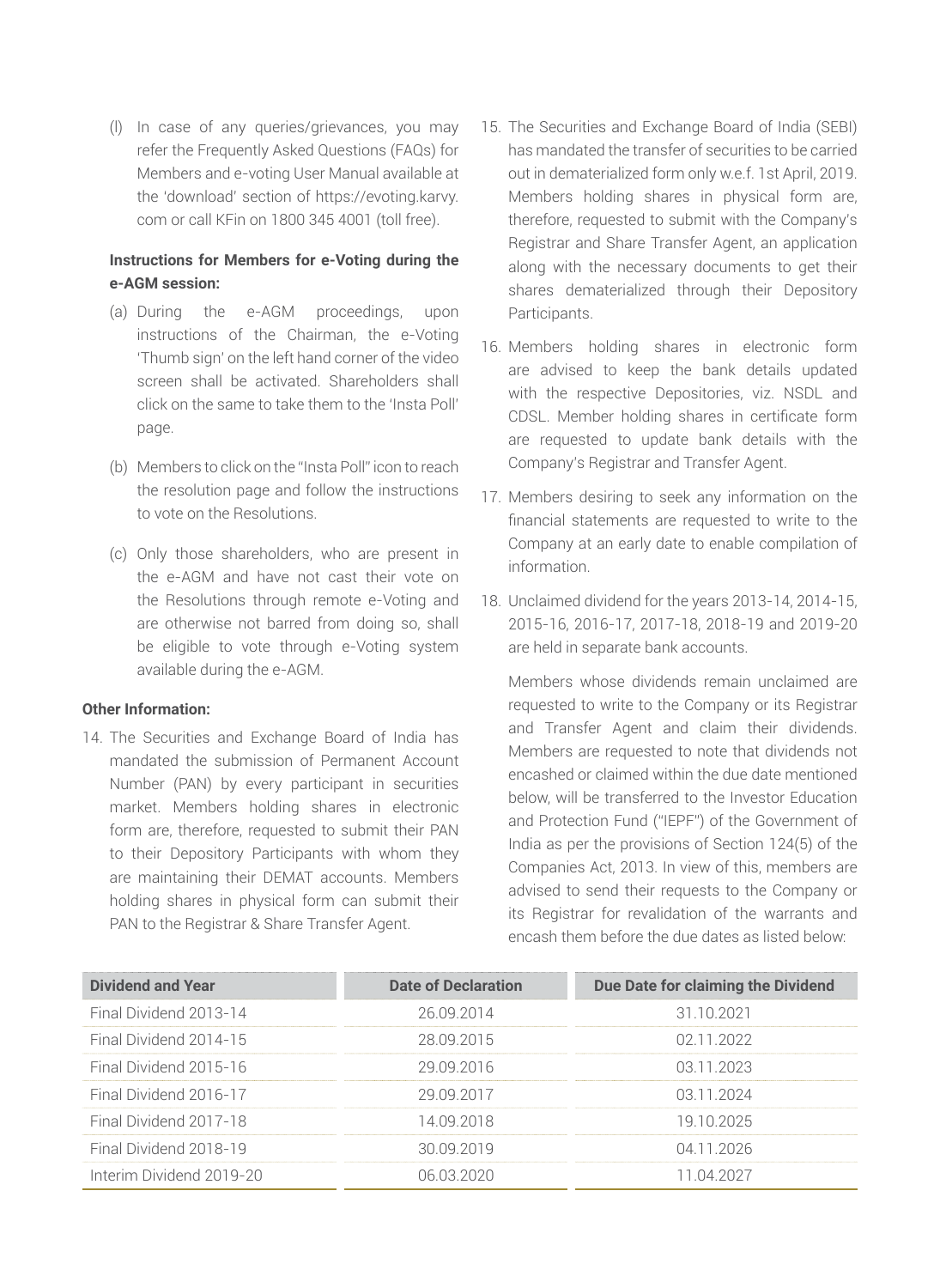- 19. Pursuant to the provisions of Investor Education and Protection Fund (Accounting, Audit, Transfer and Refund) Rules, 2016, notified by the Ministry of Corporate Affairs, the companies are required to transfer the shares in respect whereof the dividends remain unpaid/unclaimed for a period of seven consecutive years to the demat account of IEPF Authority. The details of shares transferred to IEPF are displayed on the website of the Company at http://www.alphageoindia.com/pdf/Shares%20 transferred%20to%20IEPF.pdf. The shareholders whose shares are transferred to the IEPF Authority can claim their shares from the Authority by following the Refund Procedure as detailed on the website of IEPF Authority http://iepf.gov.in/IEPFA/ refund.html.
- 20. The requirement to place the matter relating to the appointment of auditors for ratification by the members at every annual general meeting has done away vide Notification dated May 7, 2018 issued by the Ministry of Corporate Affairs, Government of India. Consequently, no resolution is proposed for ratification of the appointment of the Auditors who were appointed in 30th Annual General Meeting of the Company.

# **21. The information pertaining to Director seeking reappointment at the Annual General Meeting is furnished below:**

Mr. Rajesh Alla is a graduate of Carnegie Mellon University, Pittsburgh, USA – a premier institute for Artificial Intelligence Research. He is specialised in Image Processing, Computer Vision and Robotics. He is an alumnus of Indian Institute of Management, Ahmadabad and Osmania University, Hyderabad.

Mr. Rajesh Alla has worked in the Robotics Institute, Carnegie-Mellon University developing automated Printed Circuit Board inspection systems for production use. He is one of the

pioneers of Automated Digitizing and Recognition of documents. He has developed numerous Pattern Recognition and Artificial Intelligence Algorithms.

Mr. Rajesh Alla is a director of the Company since 30th September, 1992. He is member of Audit Committee, Nomination and Remuneration Committee and Chairman of Stakeholders' Relationship Committee of Board of Directors of the Company.

Mr. Rajesh Alla is the Founder and Managing Director of IIC Technologies Limited and Director of IIC Geo Surveys Private Ltd, IIC Academy Private Ltd, Transducers and Controls Private Ltd and Palnadu Infrastructure Private Ltd. He is holding 1,26,567 Equity Shares of the company in his individual capacity.

Mr. Rajesh Alla is interested in the resolution set out in Item No. 3 of the Notice. Mr. Dinesh Alla, being related to Mr. Rajesh Alla may be deemed to be interested in the said resolution.

The other relatives of Mr. Rajesh Alla may be deemed to be interested in the said resolution, to the extent of their shareholding, if any, in the Company.

Save and except the above, none of the other Directors/ Key Managerial Personnel of the Company and their relatives are, in any way, concerned or interested, financially or otherwise, in the resolution set out at Item No. 3 of the Notice.

The Board recommends the resolution set forth in Item No. 3 of the Notice for approval by the Members.

By Order of the Board

Hyderabad **Deepa Dutta**

August 7, 2020 Company Secretary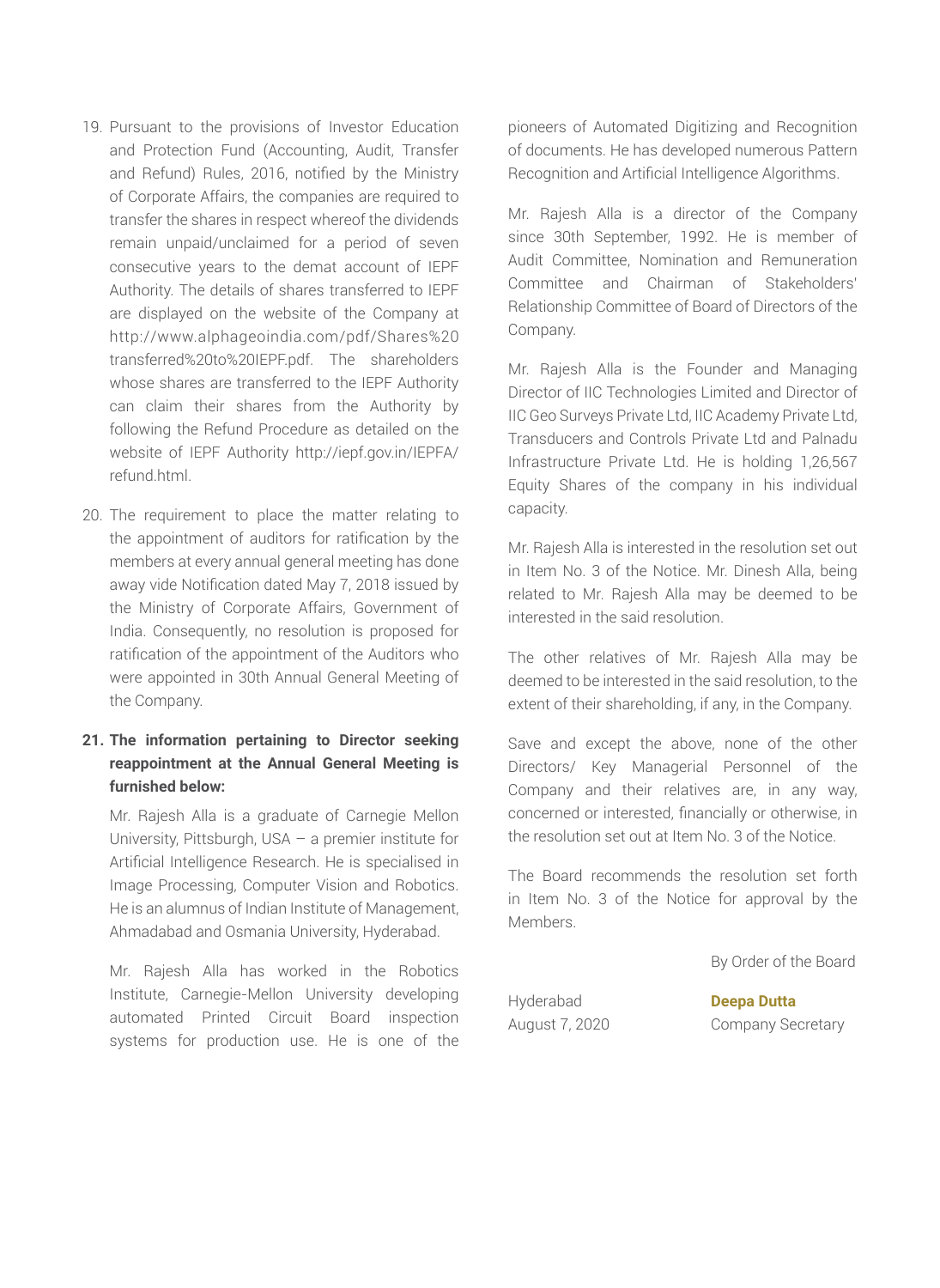# Explanatory Statement pursuant to Section 102 of the Companies Act, 2013 for the items set out in the Notice as Special Business:

#### **Item No. 4**

The Board of Directors of the Company, through circular resolution passed on October 17, 2019, appointed Mr. Mahendra Pratap as an Additional Director of the Company in the capacity of Independent Director for a term of five consecutive years with effect from October 17, 2019, subject to the approval of the Members of the Company.

The Company has received a notice in writing pursuant to Section 160 the Companies Act, 2013 from a Member proposing the candidature of Mr. Mahendra Pratap for the office of Director of the Company.

Mr. Mahendra Pratap is a post graduate in Physics and has done Management courses from Indian Institute of Management, Lucknow and Indian School of Business, Hyderabad. He has an employment record of 36 years in Oil and Natural Gas Corporation (ONGC) in various positions from Level-1 Employee to the position of Executive Director. He also has around 3 years of experience in Directorate General of Hydrocarbons (DGH) as Deputy Director General (Exploration) and retired on superannuation. He has wide experience and a deep knowledge of all the facets of exploration with emphasis on seismic technology. He has authored many technical reports, articles and publications on the Hydrocarbon Prospects in various geological areas of India.

Mr. Mahendra Pratap does not hold the directorship in any other listed company or membership/ chairmanship of the committees of other public limited companies as per the provisions of the SEBI (Listing Obligations and Disclosure Requirements) Regulations, 2015.

The Company has received a declaration from Mr. Mahendra Pratap confirming that he meets the criteria of independence as provided in Section 149(6) of the Companies Act, 2013 and Regulation 16(1) (b) of the SEBI (Listing Obligations and Disclosure Requirements) Regulations, 2015. Further, the Company has also received his consent to act as a Director in terms of section 152 of the Companies Act, 2013 and

a declaration that he is not disqualified from being appointed as a Director in terms of Section 164 of the Companies Act, 2013.

In the opinion of the Board, Mr. Mahendra Pratap fulfils the conditions specified in the Companies Act, 2013 and rules made thereunder and SEBI (Listing Obligations and Disclosure Requirements) Regulations, 2015, for his appointment as an Independent Director of the Company and he is independent of the management.

A copy of draft letter of appointment of Mr. Mahendra Pratap setting out the terms and conditions of appointment would be available for inspection by the Members at the corporate office of the Company during business hours on any working day and the same has also been put up on the Company website at www. alphageoindia.com.

Mr. Mahendra Pratap does not hold any shares in the Company. He is not related to any other Director and Key Managerial Personnel of the Company.

Mr. Mahendra Pratap, being the appointee, is interested in the resolution set out in item no. 4 of the Notice. The other relatives of Mr. Mahendra Pratap may be deemed to be interested in the said resolution to the extent of their shareholding, if any, in the Company.

Save and except the above, none of the other Directors/ Key Managerial Personnel of the Company and their relatives are, in any way, concerned or interested, financially or otherwise, in the resolution set out at Item No. 4 of the Notice.

This Explanatory Statement together with the accompanying Notice may also be regarded as a disclosure under Regulation 36(3) of the SEBI (Listing Obligations and Disclosure Requirements) Regulations, 2015 and the Secretarial Standard on General Meetings (SS-2) of ICSI.

The Board of Directors recommends the resolution in relation to appointment of Mr. Mahendra Pratap as an Independent Director of the Company, as set out in Item